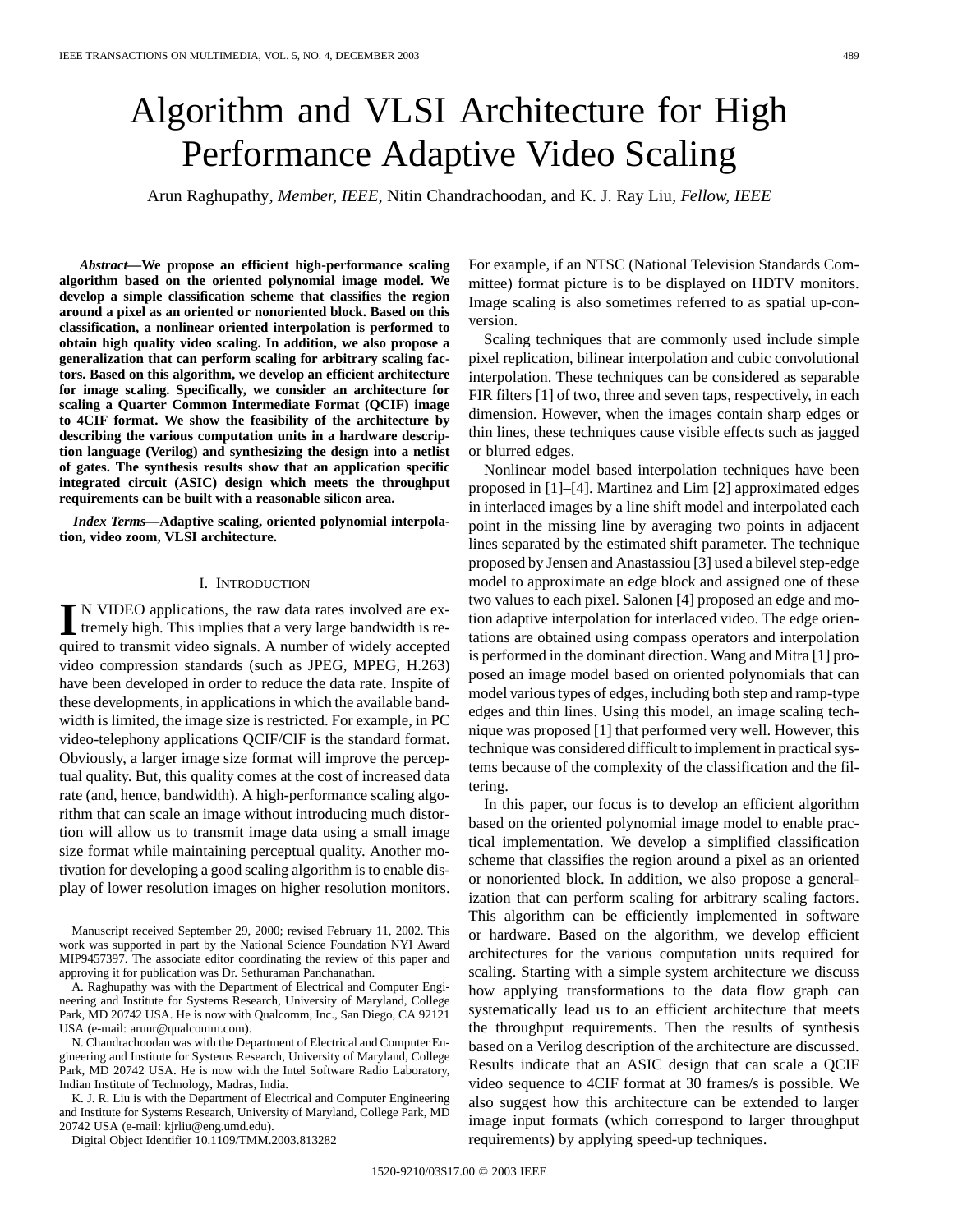The paper is organized as follows. In Section II, we discuss the details of our algorithm. Then, in Section III, we discuss an architecture for an implementation of the algorithm in Section II. We also discuss the synthesis results of a Verilog description of the system. We show that the throughput required to perform a video scaling from QCIF to 4CIF can be met. Finally, in Section IV, we present the conclusions.

## II. DESCRIPTION OF OUR ALGORITHM

Image scaling is the process of converting an image from its original dimension to a new dimension. The success of this process is based on our ability to determine the values of missing pixels located between the given original pixels. Normally, the process is based on fitting a continuous function through the discrete input samples.

The image scaling system is designed to take an input image in the  $YC_bC_r$  color format as specified by CCIR Recommendation 601-1 and performs arbitrary size scaling. The input image has one 8-bit luminance component  $Y$ , and two 8-bit chrominance components  $C_b$  and  $C_r$ . We note that the scaling system can be applied equally well to 8-bit gray scale images by simply performing the luminance operation on the image while skipping the chrominance operations. All our algorithms have been implemented and tested on the digital  $YC_bC_r$  signal with 8-bit depth. In the discussion that follows, we refer to the chrominance components as the  $U$  and  $V$  components.

It is well known that the human visual system (HVS) is not very sensitive to the chrominance components. Indeed, this fact has been used in most video coding standards where the source chrominance components are subsampled before encoding. In our scaling system, we also take advantage of this fact and simply apply bilinear interpolation to scale the chrominance components. On the other hand, the HVS is highly sensitive to the luminance component. Thus, an adaptive interpolation system is used to scale the luminance component. The adaptive interpolation system used to process the luminance component is composed of three modules namely classification module, oriented interpolation module and bilinear interpolation module. Basically, the adaptive interpolation system performs classification for each output pixel using the input pixels to determine whether the output pixel is located in a region with a distinct orientation (edge) or not. Afterward, appropriate filtering (interpolation) will be carried out using the input pixels to produce the output pixel. For pixels located along edges, directional filtering are performed along the edges rather than across it. This ensures that the visually annoying "staircase effect" does not appear along edges.

We found that in color images it is sufficient to apply bilinear interpolation for the chrominance  $(U \text{ and } V)$  components. An adaptive interpolation is used for the luminance  $(Y)$  component. The classification module determines whether the  $Y$  component's neighborhood is oriented or nonoriented. Based on this result, the desired resampled  $Y$  component is interpolated using the appropriate interpolation module.

The terminology that we use to explain the algorithm is defined below. For each input  $Y$  component, we define it's associated block and neighborhood as shown in Fig. 1, where each dot



Fig. 1. Input/output pixel relationship.

represents the  $Y$  component of the pixel from the input image.  $A Y$  pixel's block consists of the area enclosed by the square formed from four adjacent pixels, with the current input  $Y$  pixel being the top-left vertex (i.e., the inner square in Fig. 1). The neighborhood of the  $Y$  component of the pixel is defined as the set of  $Y$  pixels that are enclosed by the outer square in Fig. 1. Let  $f(x, y)$  denote the luminance value of the digital image at location  $(x, y)$ . Also, let  $N_b$  denote the set of Y pixels in the neighborhood of the current input pixel  $b$ . In the following, when we refer to a pixel we mean the  $Y$  component of the pixel unless we explicitly specify otherwise. The  $U$  and  $V$  components of the pixel will be explicitly referred to as  $U$  pixels and  $V$  pixels, respectively. In Sections II-A and II-B, we consider two scenarios of image expansion.

#### *A. Image Expansion by Powers of Two*

We will describe the algorithmic implementation of expansion by two in each dimension. In order to expand by a factor of  $2^k$ , we can simply apply the factor of two expansion k times. The interpolation process for a scaling by two in each dimension proceeds as follows. Since we are doubling the dimensions of the input image, we will produce four output pixels for each input pixel. The chrominance components  $U$  and  $V$  are bilinearly interpolated except for the last row or column where pixel replication is applied. We note here that for input  $Y$  pixels that are located on the border of the image where a valid neighborhood cannot be defined due to the lack of pixels, we do not use adaptive interpolation. Rather, we simply use bilinear interpolation except for the  $Y$  pixel located on the last row or last column where nearest neighbor interpolation is used due to nonexistence of a right/bottom adjacent  $Y$  pixel component.

In the following, we describe the adaptive interpolation procedure for those pixels that have valid neighborhoods. For each input pixel, we first classify whether its block is located in an oriented or nonoriented region by examining its neighborhood. Intuitively, an oriented block possesses certain directional pattern that often occurs in regions containing strong edges while a nonoriented block does not. Therefore, directional or oriented interpolation is used to interpolate the missing samples inside oriented blocks while bilinear interpolation is used for nonoriented blocks. Each oriented block is further classified by its dominant direction, which is quantized into eight major directions to reduce complexity and maintain robustness. The classification process is shown in Fig. 2.

As a first test, we compute  $L_{\text{max}}$  and  $L_{\text{min}}$ , which is defined as the maximum and the minimum luminance value of all the pixels in the current neighborhood. If the difference between  $L_{\text{max}}$  and  $L_{\text{min}}$  is less than 25, then the block is classified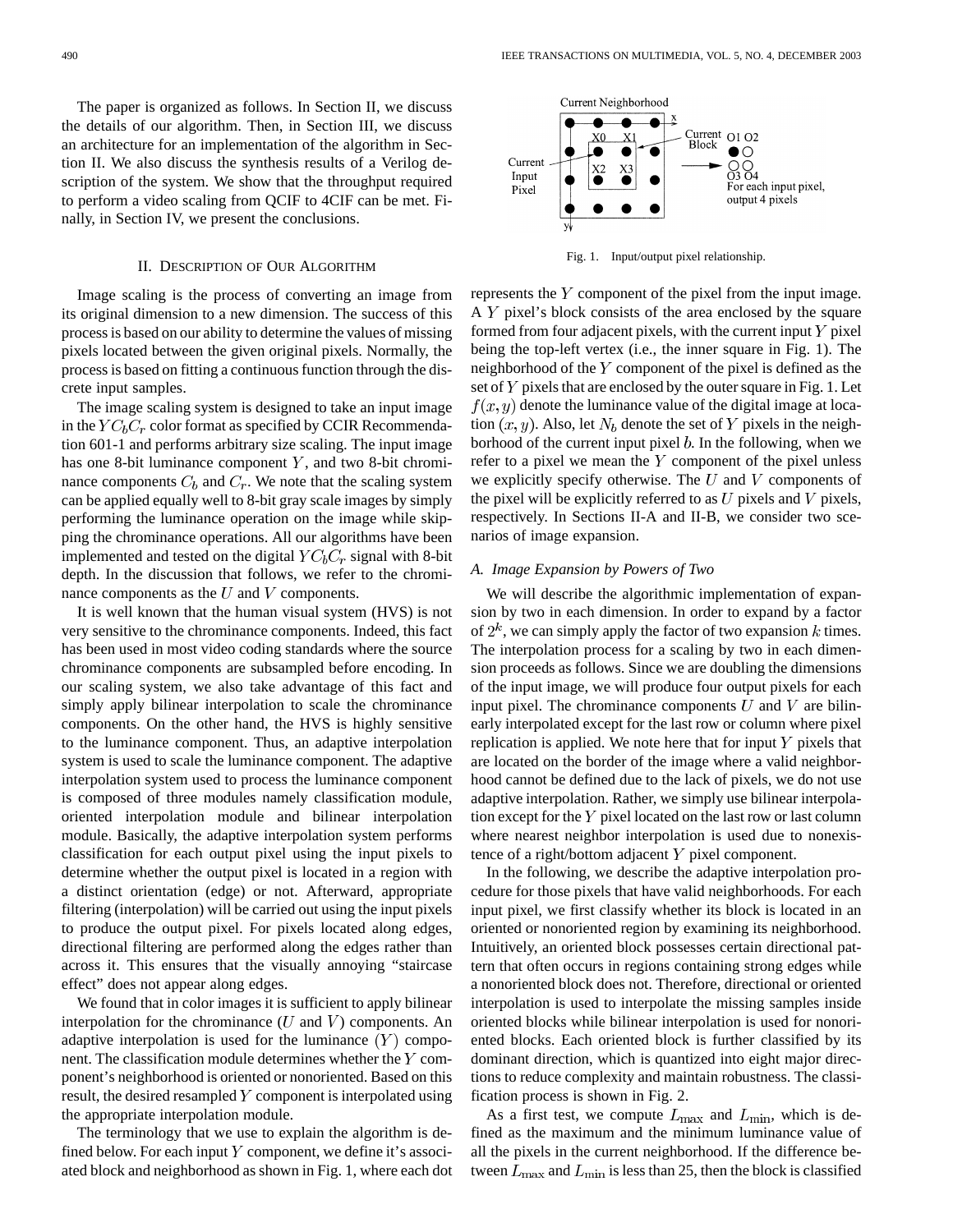| <b>Input:</b> Neighborhood of a pixel in the image.              |  |  |  |  |  |  |  |
|------------------------------------------------------------------|--|--|--|--|--|--|--|
| <b>Output:</b> Classification of the pixel as either oriented or |  |  |  |  |  |  |  |
| nonoriented so that oriented or bilinear interpolation           |  |  |  |  |  |  |  |
| can be applied.                                                  |  |  |  |  |  |  |  |
| 1: Compute maximum $(L_{max})$ and minimum $(L_{min})$ lu-       |  |  |  |  |  |  |  |
| minance in the neighborhood of the pixel.                        |  |  |  |  |  |  |  |
| if $L_{max} - L_{min} < 25$ then<br>2:                           |  |  |  |  |  |  |  |
| 3.<br>return nonoriented                                         |  |  |  |  |  |  |  |
| $4:$ else                                                        |  |  |  |  |  |  |  |
| for all pixels in neighborhood do<br>5.                          |  |  |  |  |  |  |  |
| <b>if</b> orientation already computed <b>then</b><br>6:         |  |  |  |  |  |  |  |
| retrieve orientation from RAM<br>7:                              |  |  |  |  |  |  |  |
| else<br>8.                                                       |  |  |  |  |  |  |  |
| compute and quantize the orientation, and<br>9:                  |  |  |  |  |  |  |  |
| store it in RAM                                                  |  |  |  |  |  |  |  |
| end if<br>10:                                                    |  |  |  |  |  |  |  |
| end for<br>11:                                                   |  |  |  |  |  |  |  |
| compute the histogram of the orientation to obtain<br>12:        |  |  |  |  |  |  |  |
| the most frequently occuring orientation.                        |  |  |  |  |  |  |  |
| 13:<br>$H_{max}$ – number of times most frequent orientation     |  |  |  |  |  |  |  |
| occurs in neighborhood                                           |  |  |  |  |  |  |  |
| if $H_{max} > 6$ then<br>14:                                     |  |  |  |  |  |  |  |
| 15:<br>return oriented                                           |  |  |  |  |  |  |  |
| else<br>16:                                                      |  |  |  |  |  |  |  |
| 17:<br>return nonoriented                                        |  |  |  |  |  |  |  |
| end if<br>18:                                                    |  |  |  |  |  |  |  |
| $19:$ end if                                                     |  |  |  |  |  |  |  |
|                                                                  |  |  |  |  |  |  |  |

Fig. 2. Pixel classification.

as nonoriented. Otherwise, we proceed with the classification process. The work in [1] suggests that a block can be classified as "constant" based on the idea of "just noticeable difference", which is a piecewise linear function of the average background intensity in the neighborhood of the block. Since implementing such a function in hardware is complex, the possibility of a fixed threshold was considered. Based on experiments with test data, a value of 25 was chosen for the threshold. Further, as noted in Section III, the experiments also showed that this step can be omitted without significant loss in visual quality.

In the next step, we need to compute the quantized orientation of each pixel in the current neighborhood. We set up a table in RAM whose dimensions are equal to the input image. Each table entry contains the computed quantized orientation for the corresponding pixel of the input image at that location. All entries of the table are initialized with a special flag indicating that no quantized orientation has been computed for this pixel and as the classification process proceeds, we will gradually replace the flag with quantized orientation values. Since the classification process needs to be carried out for each pixel and adjacent pixels share common pixels in their neighborhood, we can eliminate redundant computation of the quantized orientation by organizing our information in this way. Therefore, we see that we will only compute the quantized orientation  $O$  of the pixels in our neighborhood, if it is not available already. Now, the quantized orientation  $O$  is computed as follows:

$$
f_x = f(i+1, j+1) + 2 \times f(i+1, j) + f(i+1, j-1)
$$
  
- 
$$
f(i-1, j+1) - 2 \times f(i-1, j) - f(i-1, j-1)
$$

$$
f_y = f(i+1, j+1) + 2 \times f(i, j+1) + f(i-1, j+1)
$$
  
- 
$$
f(i+1, j-1) - 2 \times f(i, j-1) - f(i-1, j-1)
$$
  

$$
\theta = -57.2958 \times \tan^{-1}(f_x/f_y) \mod 180^\circ
$$
  

$$
O = \lfloor \frac{\theta - 11.25}{22.5} \rfloor + 1 \mod 7
$$
 (1)

where  $f_x$  and  $f_y$  are the gradients of  $f(x, y)$  in the x and y directions, respectively, computed at  $(i, j)$ ,  $\theta$  is the full precision orientation and  $O$  is the quantized orientation.

Once we have computed the quantized orientation  $O$  of each pixel in the neighborhood, we will calculate the histogram of quantized orientation. Subsequently, we find the dominant quantized orientation from the histogram. Let  $H_{\text{max}}$  denote the number of pixels that has the dominant quantized orientation in the neighborhood. If  $H_{\text{max}} > 6$  then we declare the current block as oriented with direction set to the dominant quantized orientation. Otherwise, the block is said to be a nonoriented block. The threshold value for deciding if the block is oriented is based on the fact that the neighborhood of a pixel consists of 16 pixels, and we would like to classify the block as oriented only if a significant number of these show the same orientation. Based on experiments with test data, a value of 6 was found to be suitable for classifying the block as oriented. After the classification, different interpolation is applied to find the missing samples inside the block according to the block type.

For a nonoriented block, bilinear interpolation is used to obtain the missing sample  $Y$  from the surrounding four original image pixels  $X_0, X_1, X_2$ , and  $X_3$  (see Fig. 1). The general formula for bilinear interpolation is given as follows:

$$
Y = (1 - x)((1 - y) \times X_0 + y \times X_1) + x((1 - y) \times X_2 + y \times X_3).
$$
 (2)

Since the location of resampled pixels are known to us, we can further simplify the evaluation of the bilinear interpolation. In this case, the four output pixels (see Fig. 1) are computed from the input pixels as  $O_1 = X_0$ ,  $O_2 = (X_0 + X_1)/2$ ,  $O_3 = (X_0 +$  $(X_2)/2$  and  $O_4 = (X_0 + X_1 + X_2 + X_3)/4$ .

For an oriented block, we use an adaptive directional interpolation technique. We model the missing samples inside the block using oriented polynomials up to degree  $d$ . The oriented model for the block is given by

$$
f(x,y) = \sum_{j=0}^{d-1} a_j (y \cos \alpha - x \sin \alpha)^j
$$
 (3)

where  $j = 0, \ldots, d-1$ . Here,  $f(x, y)$  denotes the desired interpolated point inside the block and  $\alpha$  denotes the dominant orientation of the block. The parameter  $d$  denotes the degree used for the  $\alpha$  orientation. In our system, we used degree 4 for the horizontal and vertical direction and degree 7 for the other six directions. As mentioned in [1], a higher order approximation is used for the skew-oriented blocks as they have a higher degree of freedom along the orthogonal direction (i.e., for a given orientation, more parallel lines can exist within the neighborhood for a skewed direction than for the horizontal and vertical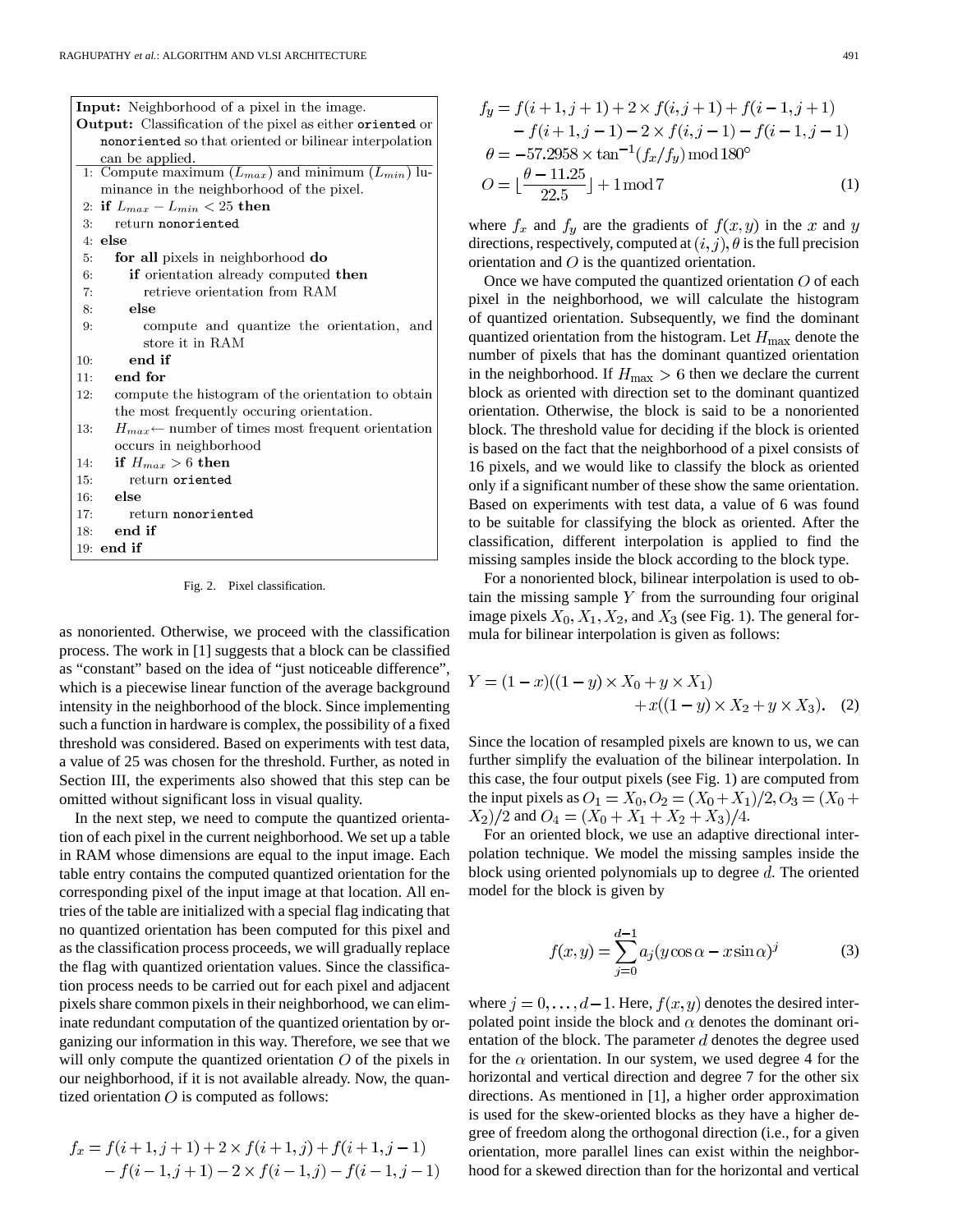

Fig. 3. Pixel arrangement.

cases). The coefficients  $a_i$  are found through least square modeling using the known original pixels in the neighborhood of the block. It can be shown that the following relationship holds:

$$
f(x, y) = \mathbf{h}(\mathbf{H}^{\mathrm{T}} \mathbf{H})^{-1} \mathbf{H}^{\mathrm{T}} \mathbf{f}
$$
 (4)

where vector **f** is a  $16 \times 1$  vector containing the luminance of the known pixels in the neighborhood of the block with entries organized as shown in Fig. 3,  $f = [p_0, p_1, \ldots, p_{15}]^T$ ,  $\overrightarrow{H}$  is a size 16  $\times$  d matrix with entries  $H_{i,j} = (y_i \cos \alpha - x_i \sin \alpha)^{j-1}$  where  $(x_i, y_i)$  are the corresponding coordinate of  $p_i$  (see Fig. 3), and **h** is 1xd vector with entries  $h_i = (y \cos \alpha - x \sin \alpha)^{j-1}$ .

Let us define the vector  $\mathbf{z}(\alpha, x, y) = \mathbf{h}(\mathbf{H}^T \mathbf{H})^{-1} \mathbf{H}^T$ . Clearly, z is a function of the orientation  $\alpha$  and the resampled pixel's location  $(x, y)$ . Since we know the location of the missing samples inside the block *a priori*, we can precompute the following three weight vectors for each orientation used to compute the output pixels  $O2, O3, O4$  as shown in Fig. 1.

$$
\mathbf{a}(\alpha) = \mathbf{z}(\alpha, 0.5, 0.0) \n\mathbf{b}(\alpha) = \mathbf{z}(\alpha, 0.0, 0.5) \n\mathbf{c}(\alpha) = \mathbf{z}(\alpha, 0.5, 0.5)
$$
\n(5)

where each one of these weight vectors is  $1 \times 16$ . The weight vectors  $a, b$  and  $c$  can be precomputed and stored in a table (say, for example, in ROM). There are a total of eight sets of weight vectors indexed by the eight quantized orientations. Each component of the weight vector can be rounded to four decimal accuracy. The configuration for our adaptive interpolation filter is shown in Fig. 4. The inputs to the system are the dominant quantized orientation and the neighborhood of the current pixel. The orientation is used to address the appropriate bank of coefficients. These coefficients are then used in the three filters on the right portion of the schematic. The output pixels are found through the following relationship.

$$
O1 = p_5
$$
  
\n
$$
O2 = \mathbf{a}(\alpha)\mathbf{f}
$$
  
\n
$$
O3 = \mathbf{b}(\alpha)\mathbf{f}
$$
  
\n
$$
O4 = \mathbf{c}(\alpha)\mathbf{f}.
$$
\n(6)

#### *B. Direct Arbitrary Dimension Expansion*

In this section, we discuss expansion by an arbitrary factor. Let the original image have width  $x0$  and height  $y0$ . Let the desired expansion have width  $x1$ , and height  $y1$ . In the case of



Fig. 4. Computation requirements for adaptive interpolation in scaling by two.



Fig. 5. Illustration of 1-D backward warping.



scaling by 2, we took a forward warping approach. For arbitrary scaling, we use a backward warping approach. A 1-D illustration of the backward warping approach is shown in Fig. 5. In the backward warping approach, the pixels of the expansion image are mapped back to the original image through coordinate transformation. For those pixels that fall on the integer lattice of the original image, we simply copy the pixel from the original image to the expansion image. On the other hand, expansion pixels that do not fall on the integer lattice of the original image are obtained through interpolation using the pixels of the original image (see Fig. 6). We organize the computation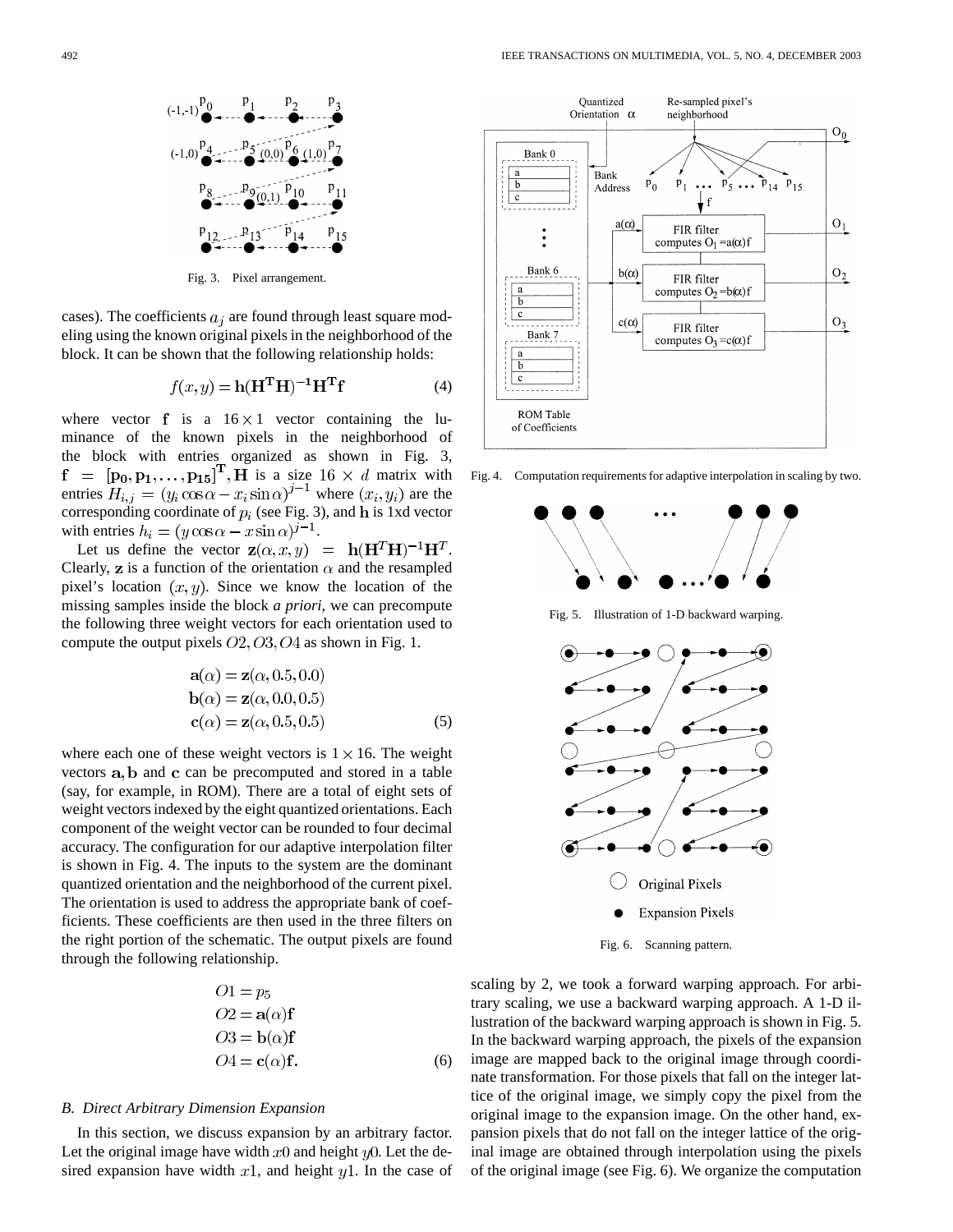

Fig. 7. Computation requirements for adaptive filtering in arbitrary expansion.

of the output pixels in the following way. First, we visit each block in the input image in a raster scan format. Then for each block, we compute all of the output pixels that map into this block before we leave the block. This process is shown in Fig. 6. The advantage of organizing the computation this way is that the classification process will only be done once per block. For each input image block, we perform classification as described for the scaling-by-two case. Then we interpolate the output pixels that are mapped back inside this input block. For output pixels that fall inside a nonoriented input block, we use bilinear interpolation. For output pixels that fall inside a nonoriented input block, the directional adaptive filter is used. Since we do not know the location of the output pixels (for any arbitrary irrational scaling factor) inside the input block *a priori*, the following simplified computational procedure will be taken. Let us define the  $d \times 16$ matrix **Z** as  $\mathbf{Z}(\alpha) = (\mathbf{H}^T \mathbf{H})^{-1} \mathbf{H}^T$ . Here d is the degree of oriented polynomial used for the  $\alpha$  orientation. The matrices  $\mathbf{Z}(\alpha)$ can clearly be precomputed for each of the eight orientations and stored in ROM as a table. Then, we can obtain our desired output pixel through the following relationship with  $h$  and  $f$  based on  $(4)$ :

$$
f(x, y) = h\mathbf{Z}(\alpha)\mathbf{f}.\tag{7}
$$

Fig. 7 shows the implementation of the direct arbitrary dimension expansion system.

If the expansion factor is irrational, then the computation shown in Fig. 7 needs to be performed. In the special case when the expansion factor is a rational number  $p/q$  where p and q are relatively prime, some simplifications can be made. We observe that there are  $p^2 - 1$  noninteger pixel positions possible after backward warping of the expansion pixels onto the original image. In other words, there are only  $p^2 - 1$  possibilities for h and only  $8 \times (p^2 - 1)$  possible filters  $hZ(\alpha)$ . Therefore, if  $p$  is small, we can precompute the filters (instead of performing the matrix vector multiplication on-line to find  $hZ(\alpha)$  shown in Fig. 7) and store them in ROM (just as in Fig. 4). For example, Fig. 6 shows a scaling of  $2.5 = 5/2$ . For this scaling factor, we can have  $5^2 - 1 = 24$  possible values for the vector h corresponding to different values of  $x$  and  $y$ . We can precompute and store  $24 \times 8 = 192$  filters of 16 coefficients each in ROM.

We found that when performing an arbitrary dimension expansion, better visual quality can be obtained if we combined the factor of two expansion with arbitrary expansion method described above. In other words, we apply the factor of two expansions iteratively until the dimensions of the resulting intermediate expansion image is no longer contained entirely inside the desired expansion dimension. At this point, we apply the arbitrary expansion as described above to obtain the final image from the intermediate expansion image. For example, if we desire an expansion of 2.5 in each dimension, we perform an expansion of 2 followed by an expansion of 1.25 in each dimension. This gives better visual quality than if we performed an expansion of 2.5 directly using the arbitrary expansion algorithm described in this section.

The adaptive scaling algorithm was applied to the Car Phone sequence in QCIF format. Frame 10 of the original sequence is shown in Fig. 8(a). Fig. 8(b) shows Frame 10 when scaled by a factor of 4 (i.e., 4CIF) in each dimension using only bilinear interpolation. Fig. 8(c) shows the same frame scaled using Cubic Spline interpolation. Fig. 8(d) shows Frame 10 when scaled using the adaptive scaling algorithm. Finally, Fig. 8(e) shows Frame 10 when scaled using an emulation of a Verilog description of the adaptive scaling hardware (we will describe the hardware architecture in detail in Section III). The emulation takes into account finite precision hardware effects in the orientation angle computation as well as in the filtering. No perceptable difference is observable between Fig. 8(d) and (e).

Due to the printing process, the visual quality of the images may be lost.

#### III. ARCHITECTURE AND DESIGN

In this section, we develop an efficient hardware architecture based on the algorithm developed in the previous section. In particular, we focus on developing an architecture for scaling by a factor of two in each dimension. Then, we discuss the implementation tradeoffs based on this architecture. Area/throughput estimates based on the synthesis results of a Verilog description of this system will be discussed to show the feasability of a single chip ASIC implementation.

The data flow graph for the  $U$  and  $V$  components is shown in Fig. 9. The architecture for the two bilinear units required for the  $U$  and  $V$  components are discussed in Section III-E. We now focus on developing an architecture for  $Y$  component computation. The flow diagram of the computation for the  $Y$ component is shown in Fig. 2.

In hardware implementations, it is desirable to reduce the number of branches (or decision boxes) in the flow diagram. We found that the classification can be simplified with an imperceptible loss in performance. In particular, we can avoid the computation of the maximum and minimum luminance values in the neighborhood of a block as well as the check on the magnitude of  $L_{\text{max}} - L_{\text{min}}$ . One possible reason for this observation is as follows: Our algorithm applies bilinear interpolation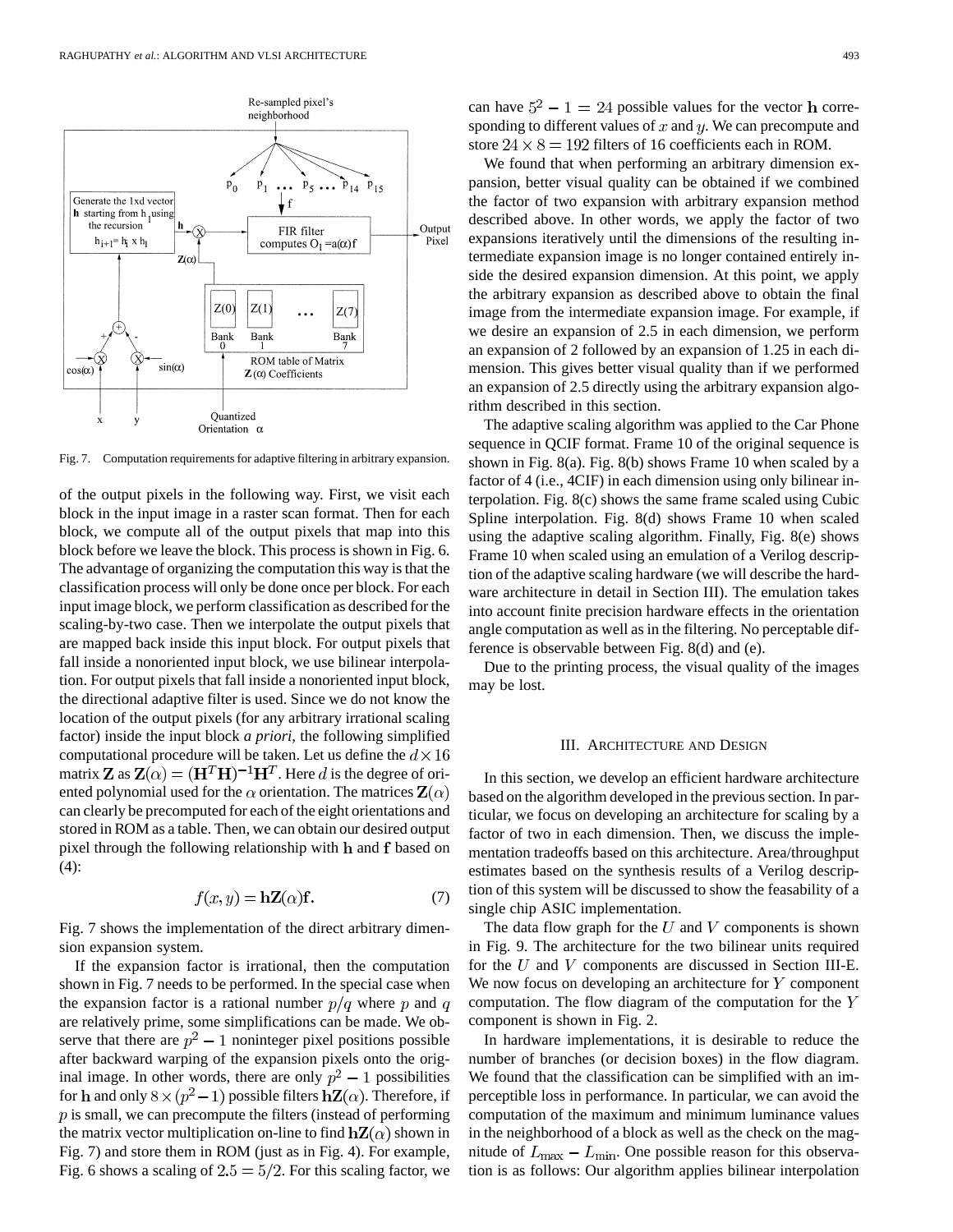

(a)









Fig. 8. (a) Frame 10 of car salesman. (b) Bilinear interpolation. (c) Interpolation using cubic spline. (d) Adaptive interpolation algorithm. (e) Adaptive interpolation result from Verilog description.



Fig. 9. Dataflow graph of computations for the  $U/V$  component.

to compute pixel values both for the case where a block is constant  $(L_{\rm max} - L_{\rm min} <$  threshold), and for the case where no single orientation is clearly dominant ( $H_{\text{max}} <$  threshold). For blocks that are nearly constant, it is very likely that no single orientation will be dominant, so most such blocks will undergo bilinear scaling rather than directional adaptive scaling. This could account for the negligible loss in visual performance even when this step is omitted. In software implementations that do not penalize conditional branches as heavily as hardware, it may be worthwhile to retain this check to ensure that constant blocks are scaled using a normal bilinear interpolation. The modified flow diagram can be obtained from Fig. 2 by removing the computations in lines 1 and 2.

A data flow graph based on this flow diagram is shown in Fig. 10(b). Fig. 10(a) shows the notation used for the pixels, an-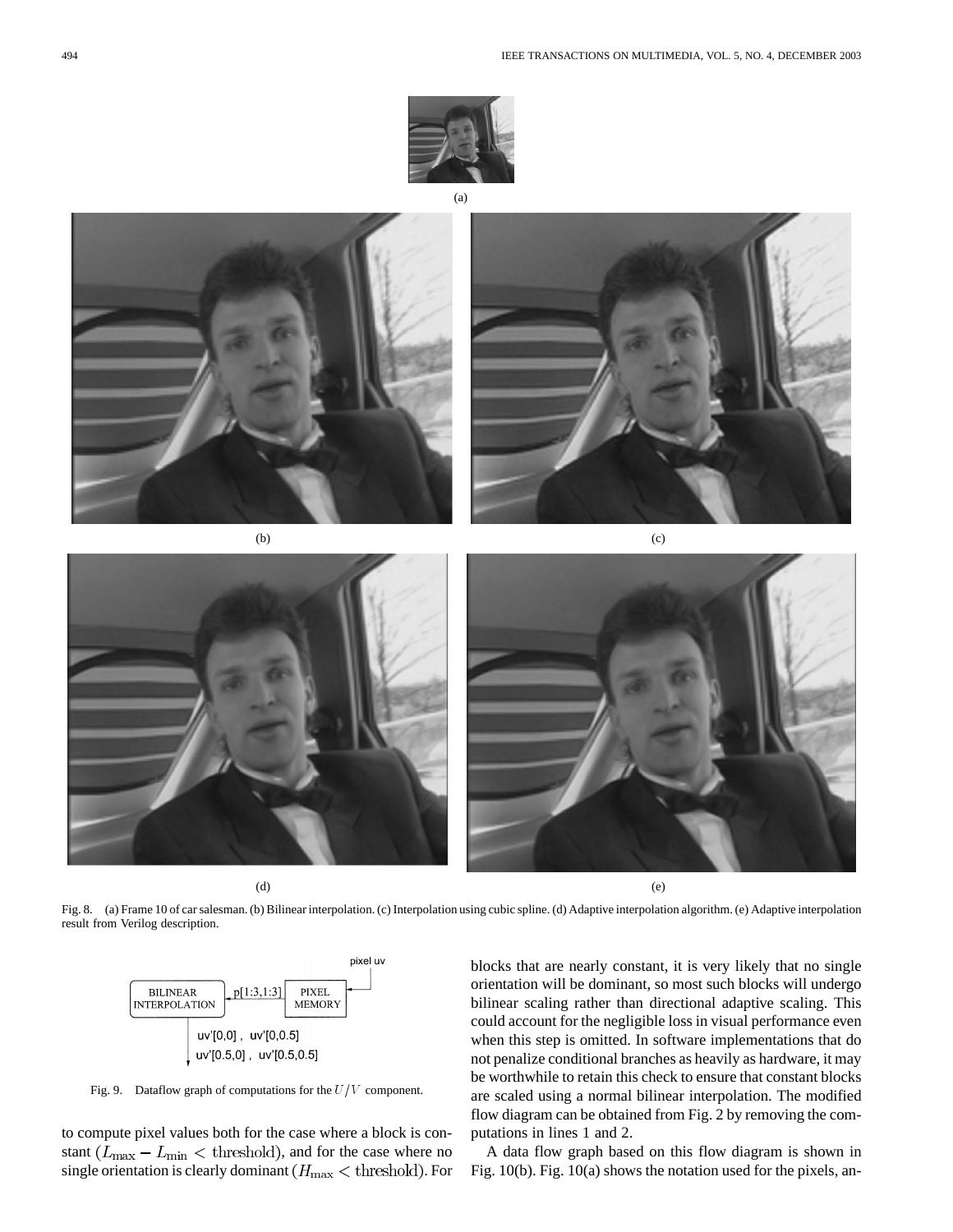

Fig. 10. (a) Neighborhood of the present block. (b) Dataflow graph of computations in required in adaptive scaling.

gles and filter coefficients. In Fig. 10(b), output pixels are being computed for the block corresponding to pixel  $p(0,0)$  in the original image. The angle memory stores the previously computed orientation angles so that recomputation can be avoided as mentioned in Section II-A. The pixel memory stores the pixels of the original image. The Sobel block computes the gradients  $f_x$  and  $f_y$  at  $p[2,2]$  using the pixels shown within dotted lines in Fig. 10. The angle block finds the quantized orientation angle for pixel  $p(2,2)$ . Then, a histogram is computed for the orientation angles in the neighborhood to find a dominant orientation (if it exists) for the block. In particular, the orientation that occurs the maximum number of times is found. Then  $H_{\text{max}}$  is compared with 6 to determine whether the block is oriented or not. If the neighborhood is oriented, then the appropriate filter coefficients are loaded from ROM and the interpolated pixels within the block are found. Note that in a scaling by two, we need to compute only three interpolated pixels per block. The fourth output pixel matches exactly with  $p(0,0)$ . The filtering block computes three inner products as mentioned in Section II-A. Note that bilinear interpolation case can also be handled by the same filtering unit. This can be achieved by storing another filter in ROM with coefficients corresponding to the bilinear interpolation. Thus we do not require separate hardware for the bilinear interpolation of the  $Y$  component.

From the dataflow graph in Fig. 10(b), we observe that the memory bandwidth required from the pixel memory is  $9 + 16 = 25$  pixels for every input pixel (or every four output pixels). Similarly, the memory access rate per input pixel for the angle memory is 15. This memory bandwidth can be reduced by studying the structure of data that is required by the algorithm. For example, the memory bandwidth can be reduced by introducing some storage elements (i.e., registers) into the Sobel, histogram and filtering units as shown in Fig. 11(a). In this case, the memory access rate for the pixel data memory can be reduced to seven per input pixel. Similarly, the memory access requirements for the angle memory are reduced from 15 to three. The pixel memory access requirements can be further reduced to five if pixels  $p(1,2)$  and  $p(2,2)$  which are available in the Sobel unit can be shared with the filtering unit. This is shown in Fig. 11(b). Also, note that the pixel and angle memories are shown as delay lines. Due to the structure of the data accesses in Fig. 11(a) and (b), delay lines can be used instead of random access memories.

We also observe that the graph is feedforward. Therefore, we can apply pipelining at any feedforward cutset. For example, pipelining can be applied by using the Cutset 2 shown in Fig. 11. It can also be noted that if such a pipelining is applied, the pipeline registers for the pixels  $p[2, -1]$ : 0 can be merged with the pixel delay lines. Similarly, the pipeline registers for  $p[2, 1 : 2]$  can be removed by sharing data available in the Sobel unit's registers. Additional pipeline stages can be applied at other feedforward cutsets to obtain further speedup.

In general, if the original image sequence has  $R$  rows and  $C$  columns at  $F$  frames per second. Then, the system must be able to accept input pixels at the rate  $R \times C \times F$ . This must be kept in mind when designing the individual units as well as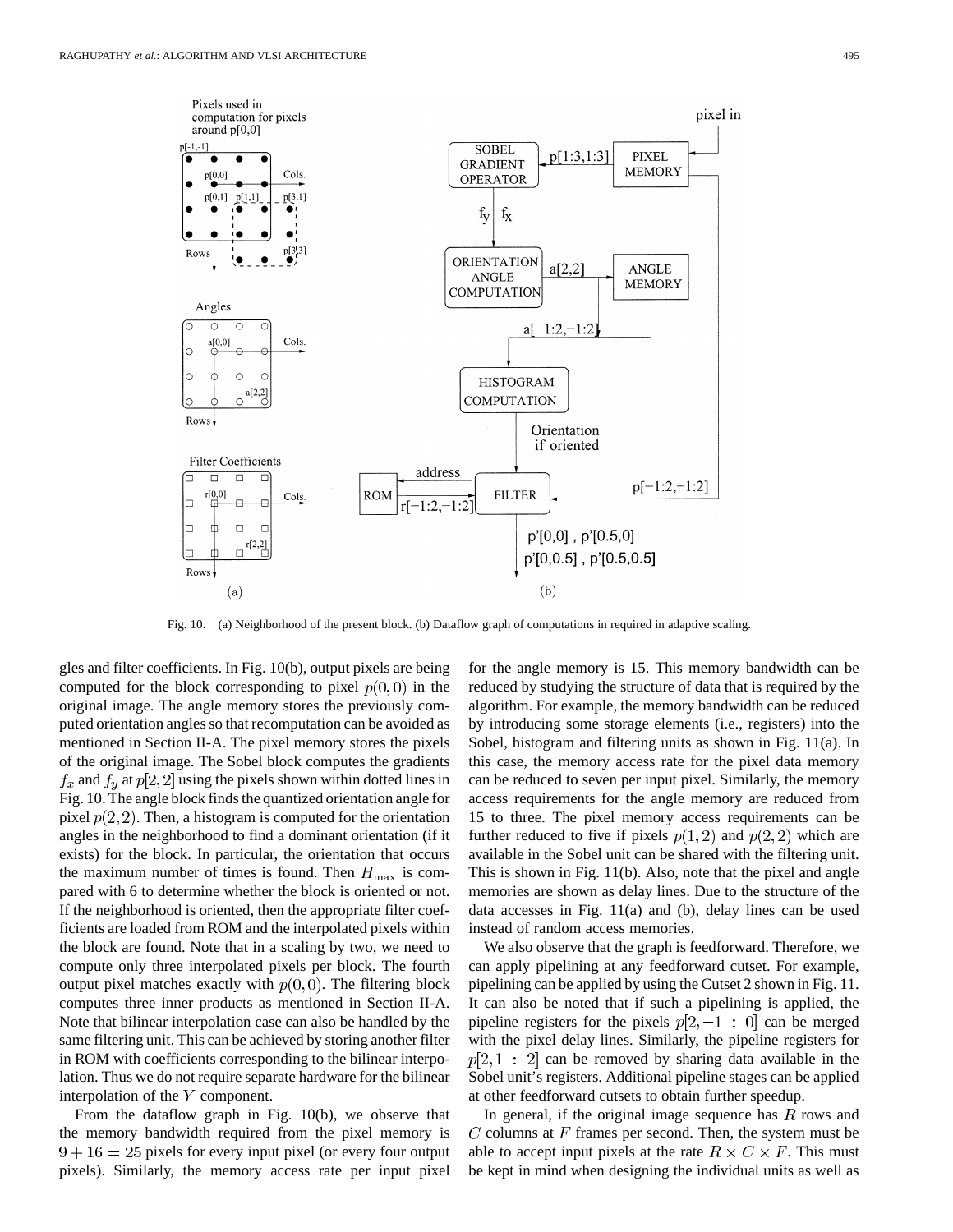

Fig. 11. Modified dataflow graph (a) showing reduced memory bandwidth requirements and (b) showing further reduction in memory bandwidth.

when deciding whether pipelining stages are required between the various units. In the next few sections, we consider each unit in detail and discuss various architecture level tradeoffs based on the system requirements.

## *A. Sobel Computation*

The Sobel operator involves computing  $f_x$  and  $f_y$  as given by (1). A straightforward implementation would require ten adders to compute  $f_x$  and  $f_y$ . We can rewrite (1) as

$$
f_x = (f(i+1,j+1) - f(i-1,j-1))
$$
  
+2 × (f(i+1,j) - f(i-1,j)) + (f(i+1,j-1)  
-f(i-1,j+1))  

$$
f_y = (f(i+1,j+1) - f(i-1,j-1)) - (f(i+1,j-1))
$$
  
-f(i-1,j+1))  
+2 × (f(i,j+1) - f(i,j-1)). (8)

We assume for simplicity of discussion that all the adders are 12 bits (the output precision when no rounding is performed within the computation). By using subexpression sharing as suggested by (8), we can reduce the complexity of the Sobel operator to eight 12-bit additions. Clearly, all the adders need to be carry propagate adders (CPA) to permit sharing. Then the critical path, if the data flow graph is implemented as a combinational circuit, is given by two 1-bit full adders and one 12-bit carry propagate adders (CPA). If the throughput of the system is not constrained by the Sobel operator, we can fold the data flow graph so that we use only four 12-bit adders and reuse the adders over three clock cycles. Now the critical path is determined by a single 12-bit adder but we need three clock cycles. The adder complexity has been halved while some additional control circuitry and registers are required.

On the other hand, if we wanted a fast Sobel operator, then we would use the architecture shown in Fig. 12. Here carry save adders (CSA) are used (except at the final stage). A total of ten 12-bit adders (eight 12-bit CSA s and two 12-bit CPA s) are required. The critical path would now consist of three 1-bit full adders plus one 12-bit CPA. There seems to be no apparent advantage with this circuit. However, by speeding up only the last stage adder, the critical path of the combinational implementation can be reduced. In a conventional implementation [15], all adders would need to be speeded up to obtain critical path reduction. In summary, we can conclude that the most efficient implementation is a folded version of a conventional implementation. However, when a high speed implementation is required, the computation can be performed as in Fig. 12 to obtain speed-up.

#### *B. Orientation Angle Computation*

After  $f_x$  and  $f_y$  have been computed, the next step is to compute the corresponding quantized orientation angle  $O$  as de-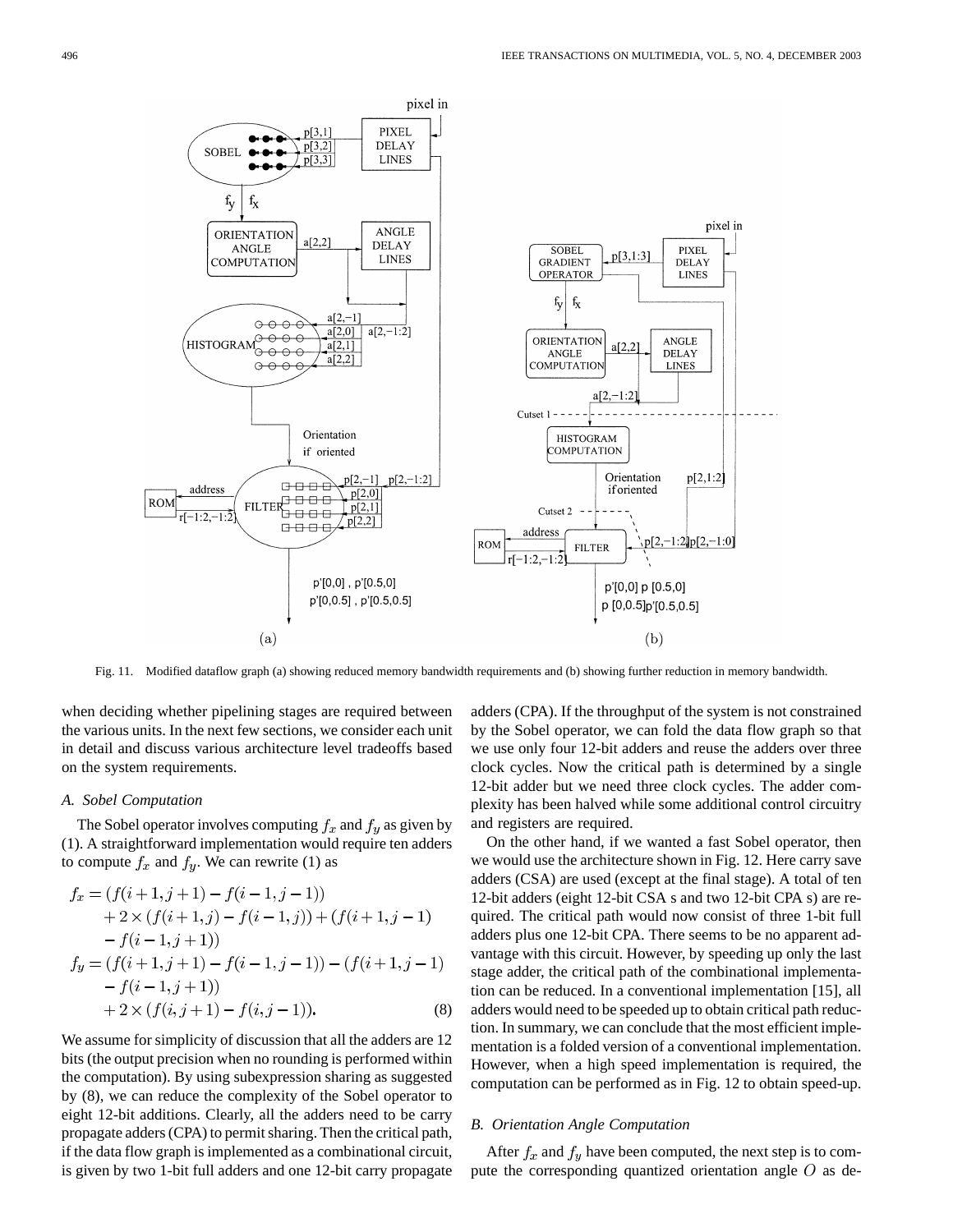

Fig. 12. Sobel operator computation using carry save technique.

scribed by (1). The two 12 bit integers  $f_x$  and  $f_y$  are divided and the result  $f_x/f_y$  is computed at an appropriate precision. Then the quantized angle  $O$  is computed using a ROM lookup table. The ROM table is a quantized version of  $\theta = 57.5958 \times$  $\tan^{-1}(-f_x/f_y)$  mod 180°. Using the quantization terminology in [5], the angles  $\phi_i = 11.25^{\circ} + 22.5^{\circ} \times i; i = 0, 1, \dots$  7 correspond to the transition levels and the angles  $\gamma_i = 22.5^\circ \times i$ ;  $i =$  $0, 1, \ldots$  7 correspond to the reconstruction levels. Clearly, the size of the ROM table and the precision required in the division would depend on the accuracy with which we need to define the orientations. For example, if we could allow a  $2^{\circ}$  error in specification of the transition levels, then we can compute the precision that would be required in the division operation. In particular, a  $2^{\circ}$  error in the quantization region at  $11.25^{\circ}$  would imply that we need to choose the precision so that we can represent the difference between  $tan(11.25^{\circ})$  and  $tan(13.25^{\circ})$  (i.e.,  $\tan(11.25^{\circ}) - \tan(13.25^{\circ}) = 0.036$ ). We consider the transition level  $11.25^{\circ}$  because at this angle the derivative of the tan function is the smallest amongst all the transition levels. A precision of at least 5 bits after the decimal point is required to represent 0.036. This requires that the division provide an output of  $12 + 5 = 17$  bits. The size of the ROM look-up required would be  $2^{17} = 128$  K words of size 3 bits each. Clearly, the hardware complexity required for this approach is extremely large.

The CORDIC trignometric computation technique was proposed in [6] as a technique for computing plane rotations as well as in conversions from rectangular to polar coordinates. The CORDIC computing technique also allows us to compute various trignometric functions. In particular, when the CORDIC processor is used in the angle accumulation mode [7], the angle  $\theta = \tan^{-1}(Y/X)$  corresponding to the initial point coordinates  $(X, Y)$  is computed. The angle is found by applying a series of shift and add operations on the initial coordinates  $(X, Y)$ . Each CORDIC circular rotation step performs

$$
\begin{bmatrix} x(i+1) \\ y(i+1) \end{bmatrix} = \begin{bmatrix} 1 & -\mu_i 2^{-s(i)} \\ \mu_i 2^{-s(i)} & 1 \end{bmatrix} \begin{bmatrix} x(i) \\ y(i) \end{bmatrix};
$$
  
 $i = 0, 1, ..., n-1$  (9)

where  $\mu_i = -\text{sign of } x_i \cdot y_i$ . Note that the angle can be represented as a sequence of  $\mu_i$ 's. The angle is accumulated as

 $z(i+1) = z(i) - \mu_i a(i)$  where  $a(i) = 2^{-s(i)}$ . With this sequence of  $s(i)$ , any angle between  $-90^{\circ}$  and  $90^{\circ}$  can be accumulated. Usually, we set  $s(i) = i$  so that at step  $i, (x(i), y(i))$ is rotated by an angle  $tan(2^{-i})$ . Since we want to define the quantization regions with an accuracy of  $2^\circ$ , the angle accumulation must be approximated within  $2^\circ$ . This means that we need at least six stages of CORDIC followed by a look-up table (addressed by the vector  $\mu_i$ ;  $i = 0, 1, ..., n - 1$ ). The look-up table has  $2^6$  words of size 3 bits. Later we show how a modified CORDIC-like procedure can be used to perform the required computation using five stages followed by a look-up table of size  $2<sup>4</sup>$  words of size 3 bits. In fact, the look-up table can be

simplified into three combinational functions of four variables

Let us assume that as a first step we find the absolute value of  $f_y$  and  $f_x$ . This ensures that we have a point in the first quadrant. In particular, we want to efficiently represent the angles that separate the quantization regions (i.e.,  $11.25^{\circ}$ ,  $33.75^{\circ}$ ,  $56.25^{\circ}$ ,  $78.75^{\circ}$ ) in terms of the elementary angles  $\text{atan}(2^{s(i)}); i = 0, 1, ..., 5$ . For example, we can write  $78.75^{\circ} \approx \tan^{-1}(2^0) + (\tan^{-1}(2^{-2}) +$  $\tan^{-1}(2^{-3})$  +  $(\tan^{-1}(2^{-3}) + \tan^{-1}(2^{-4}))$ . Similarly,<br>
56.25°  $\approx \tan^{-1}(2^{0}) + (\tan^{-1}(2^{-2}) + \tan^{-1}(2^{-3})) - (\tan^{-1}(2^{-3}) + \tan^{-1}(2^{-4})),$ 33.75°  $\approx \tan^{-1}(2^{0})$  $-(\tan^{-1}(2^{-2}) + \tan^{-1}(2^{-3})) + (\tan^{-1}(2^{-3}) + \tan^{-1}(2^{-4}))$ and  $11.25^{\circ} \approx \tan^{-1}(2^0) - (\tan^{-1}(2^{-2}) + \tan^{-1}(2^{-3})) (\tan^{-1}(2^{-3}) + \tan^{-1}(2^{-4}))$ . This means that if we use a CORDIC type computation with the shift sequence  $s(i) = 0, 2, 3, 3, 4; i = 0, 1, 2, 3, 4$  and appropriate control to decide whether to add or subtract at each stage, we can obtain the required quantized orientation angle. The complete architecture is shown in Fig. 13. We note that apart from the signs of  $f_x$  and  $f_y$ , we need the sign of  $y(i)$  for  $i = 1, 3, 5$  to determine the orientation, as shown in Table II. This is shown as a combinational function in Fig. 13. Note that this signal flow graph can be folded [8] onto a single CORDIC like processor to obtain an area efficient implementation. If the throughput of the angle computation is critical, the unfolded data flow graph shown in Fig. 13 can be directly implemented. See [15] for the details of the folded implementation.

## *C. Histogram Computation*

each.

After the orientation angles in the current pixel's neighborhood have been computed, the next step is to compute the histogram of the pixel orientations in the neighborhood. As mentioned before, a complete histogram is not necessary. We need to find the dominant orientation in the neighborhood as well as the number of times that orientation occurs. The most obvious way to implement this computation is shown in Fig. 14. In this architecture, the 16 registers holding the pixel orientations in the neighborhood are each connected to a 3 to 8 decoder. If, for example, the pixel orientation is  $i$ , then the  $i$ th output is 1 and all others are 0. Then, for each orientation, a (16, 4) compressor counts the number of times each orientation occurs. An  $(n, m)$ compressor is a combinational circuit that sums its  $n$  inputs and provides an  $m$ -bit encoding of the sum as its output. Finally, the dominant orientation is found along with the number of times it occurs.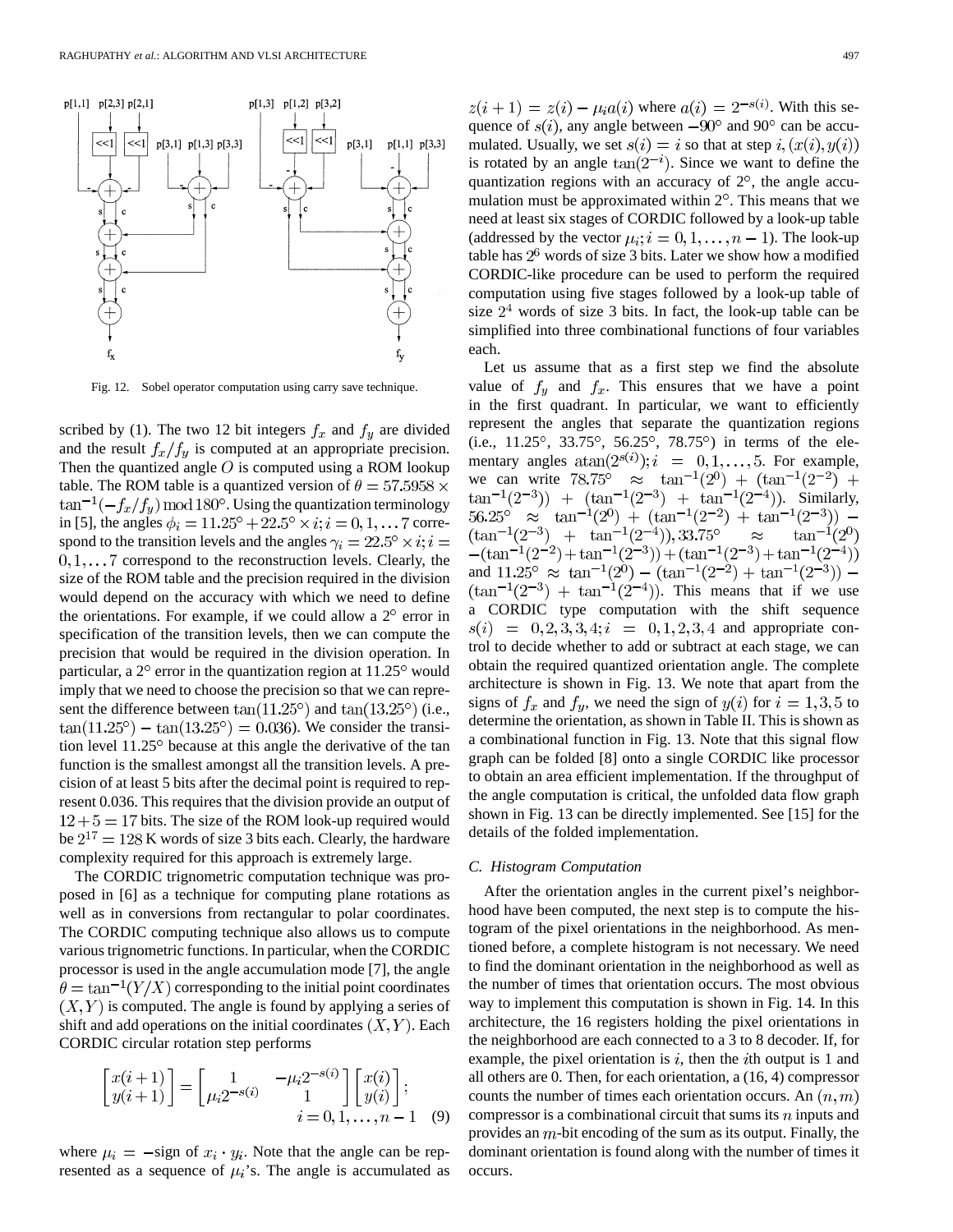

Fig. 13. Angle computation using CORDIC-like technique.

Clearly, this is a complex circuit with global communication between the decoders and the compressors. Such a complex parallel implementation would be required if the histogram computation is the throughput bottleneck. Otherwise, the architecture can be folded to obtain a much simpler implementation (shown in Fig. 15). The contents of the orientation angle registers are compared with the 3-bit counter output every clock cycle. The outputs of the comparators are fed to a (16, 4) compressor to obtain the total number of pixels that have the same orientation corresponding to the 3-bit counter contents. The dominant orientation and the maximum count registers are both initialized to zero. Also, during each cycle the output of the (16, 4) compressor is compared with the previous contents of the maximum count register. If the present output of the (16, 4) compressor is larger than the previous contents of the maximum count register, both the maximum count and dominant orientation registers are updated. The maximum count register is updated with the output value from the (16, 4) compressor, while the dominant orientation register is updated with the present 3-bit counter contents. Therefore, after eight cycles desired histogram data is obtained in the maximum value register and dominant orientation registers.

#### *D. Oriented and Nonoriented Filtering*

We observe that when performing a scaling by a factor of 2 in each direction, we need to find three interpolated pixels per input pixel. When the neighborhood around the current pixel is oriented, the oriented filter involves all the pixels in the neighborhood. On the other hand, if the neighborhood is nonoriented, then the bilinear filter involves only the region around the current pixel (see Fig. 1). In general, the same hardware can be used whether the neighborhood is oriented or not. When bilinear filtering is required, the coefficients corresponding to the unused pixels in the neighborhood can be set to zero.

The specific filter coefficients needed for oriented filtering are shown in the Appendix of [15]. In order to enable implementation of the filter using fixed point arithmetic, the coefficients need to be quantized. If  $l$  bits are used to represent each signed filter coefficient, then we can place an upper bound on the error in the output due to this quantization. We are in fact calculating an inner product which has the form  $y = \sum_{k=0}^{15} h_k p_k$ where  $h_k$  are the filter coefficients,  $p_k$  are in the input pixels and  $y$  is the filter output. All the filter coefficients are such that . The maximum quantization error in the filter coefficients is given by  $|\Delta| = 2^{-(l-2)}$ . The maximum possible error at the output will be given by either  $N_{\text{pos,max}} \times \Delta \times 255$  or  $N_{\text{neg,max}} \times \Delta \times 255$  where  $N_{\text{pos,max}}$  is the largest number of positive coefficients in any required filter and  $N_{\text{neg,max}}$  is the largest number of negative coefficients in any required filter. For our case,  $N_{\text{pos,max}} = 10$  and  $N_{\text{neg,max}} = 8$ . This means that the maximum possible error due to coefficient quantization is given by  $2550 \times 2^{-(l-2)}$ . In order that the error is upper-bounded by 5, we need  $l = 11$  bits. Note that the bound we have derived is not tight. We found that  $l = 10$  bits is sufficient and no significant error is introduced by the quantization process.

Clearly, the fastest implementation would require 16 multipliers per output pixel. This means a total of 48 multipliers. Observe also that the required multipliers are *not* fixed coefficient but general purpose multipliers. This is because the filter corresponding to different orientations are different. It would not be feasible to have such a large number of multipliers on a single chip. This would mean that a transformation of some form must be applied so that the multiplier hardware can be reused. One approach is to fold the computation required for each output pixel onto a smaller number multiply-accumulate (MAC) units. The choice of the appropriate number of MAC units (in other words, the folding factor) will depend on the throughput requirements. In particular, if we had one multiply accumulate unit for each output pixel, then we would need a total of three multiply accumulate units. The architecture for computing one output pixel in this case is shown in Fig. 16. The pixel data and the control circuitry is shown on the right hand side of Fig. 16. The partial sums of the filtering operation are accumulated in carry save form. The final addition is performed after the 16 MAC s have been completed.

## *E. Bilinear Interpolation for U* and *V* Components

As mentioned earlier, it is enough to perform bilinear interpolation for the  $U$  and  $V$  components (no classification is required). A straightforward implementation would require five adders. A more efficient architecture is shown in Fig. 17 that uses sub-expression sharing [8] to reduce the number of adders. It consists of four 8-bit carry propagate adders. The division by two is achieved by a simple right shift by one bit. Note that two such bilinear units are required—one each for the  $U$  and  $V$  components.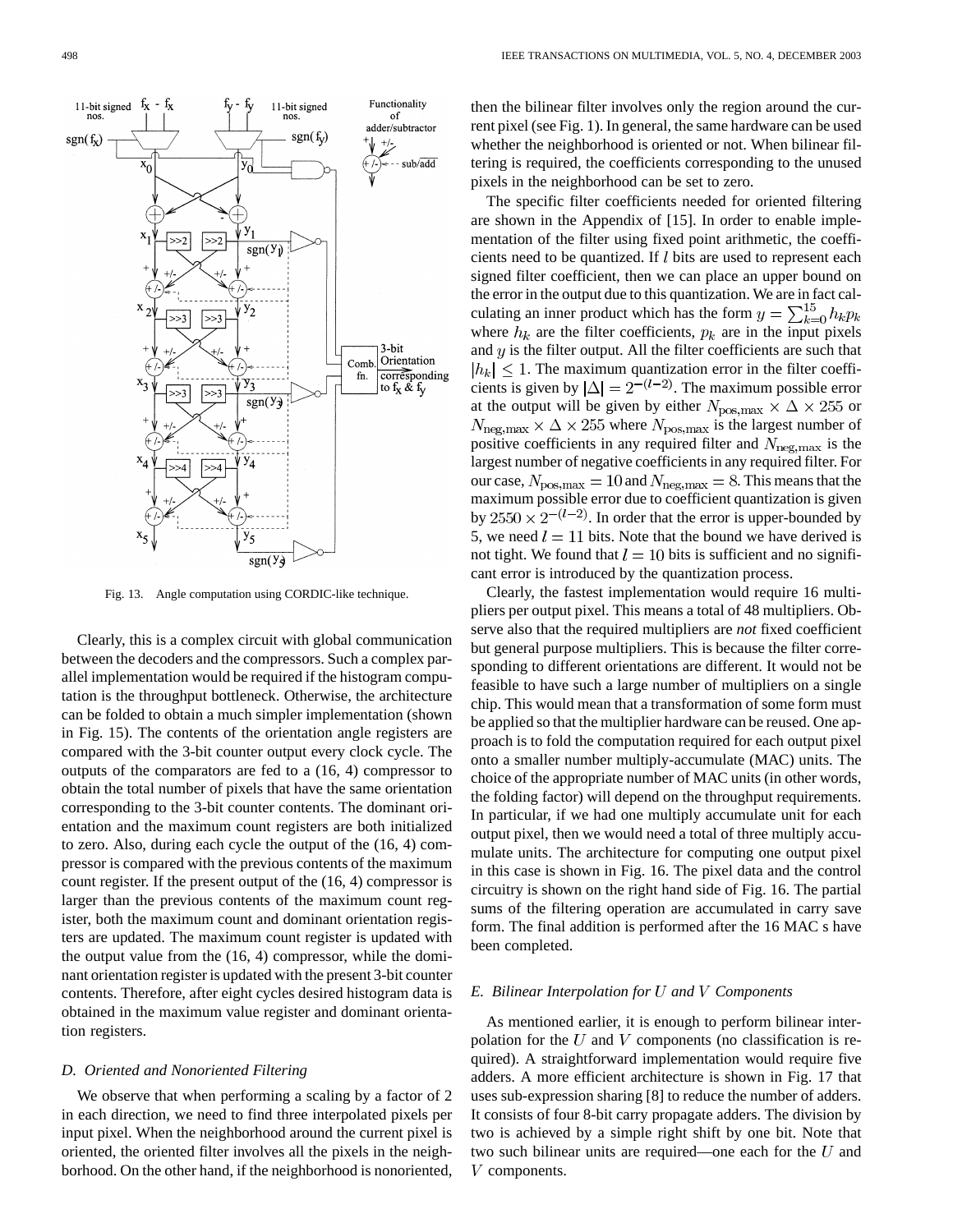

Fig. 14. Histogram computation.



Fig. 15. Folded architecture for histogram computation.

## *F. System Discussion and VLSI Design*

In this section, we discuss the system level tradeoffs that are involved in the design of a video scaling system. The H.261/H.263 standards [9] for videoconferencing/videotelephony specify two possible video formats, viz., QCIF and CIF. In order to enable a scaling of the videotelephone/videoconferencing signal, we consider here a scaling from QCIF (144 rows by 176 columns) to 4CIF (576 rows by 704 rows) at 30 frames per second. As mentioned before, performing the scaling in two steps (i.e., from QCIF to CIF and then from CIF to 4CIF) leads to better performance. We consider an architecture that can perform scaling in this manner. The system architecture is shown in Fig. 18. There are two identical scaling blocks corresponding to scaling from QCIF to CIF and from CIF to 4CIF. The input delay lines provide  $Y$  component of the pixel to the sobel, angle and filter units. They also provide  $U$  and  $V$ components to the bilinear unit. In all, four input delay lines are needed for the  $Y$  component and lines lines (of half the size) for the  $U$  and  $V$  components. As explained in Section III-D, the output pixels corresponding to a block of pixels (shown in Fig. 1) are generated at one time. In order to convert the output pixels to raster scan (progressive scan) order, output sync delay lines are required. We note that four lines are required for each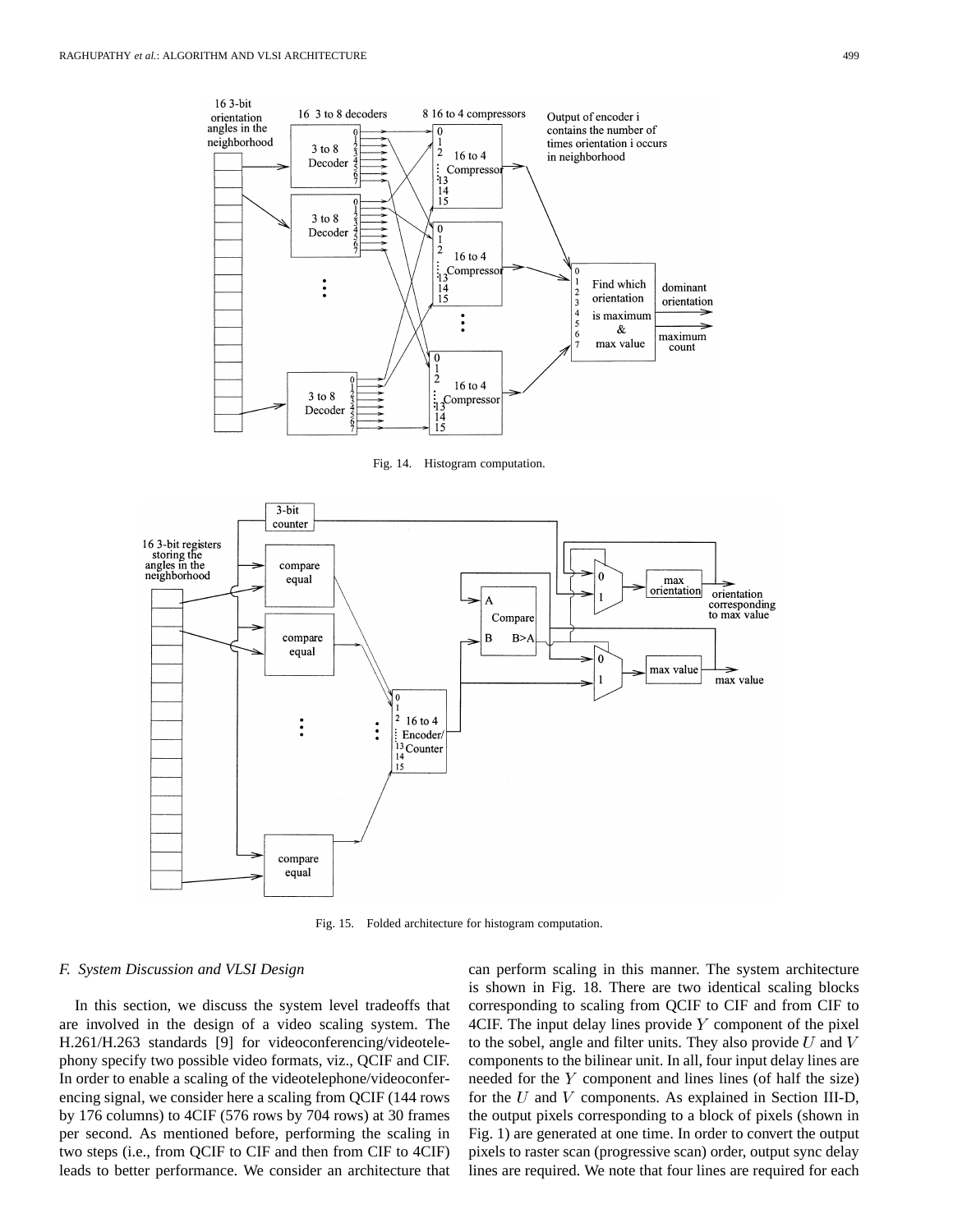

Fig. 16. Folded filter architecture.

of the  $Y, U$  and V components (two lines are used to store the output from the filter/bilinear units and while the other two lines provide the outputs in progressive scan order).

A QCIF video sequence at 30 frames/s has a pixel rate of  $7.6 \times 10^5$  pixels/s while a CIF video sequence has a pixel rate of  $3.04 \times 10^6$  pixels/s. The first scaling-by-two block (QCIF to CIF) is required to compute the four output pixels corresponding to one input pixel within 1315 ns. The second scaling-by-two block (CIF to 4CIF) is required to compute the output pixels corresponding to one input pixel within 328 ns. In general, for an image with dimension  $R$  rows and  $C$  columns at a frame rate  $F$ , the time available t to compute the output pixels in the region around one input pixel can be written as

$$
t = \frac{10^9}{F \times R \times C},\tag{10}
$$

where  $t$  is in ns.

We first estimate the number of clock cycles required by each unit to complete the computation corresponding to one input pixel. This will tell us whether or not we need pipelining between units [like that shown in Fig. 11(b)] to obtain the required throughput. Based on the architecture shown in Fig. 16, at least 17 clocks are needed to complete the filtering computation. Similarly, the folded histogram architecture requires about ten clock cycles to complete the histogram computation. The angle computation requires about seven clock cycles while the folded Sobel computation requires about three clock cycles. We estimate that the architecture takes about 37 clock cycles to complete the output pixels corresponding to one input pixel. Taking into account the interface between these units and the output synchronization delay lines, a total of 42 clock cycles are required. This means that for real-time conversion of CIF to 4CIF



Fig. 17. Bilinear interpolation for  $U$  and  $V$  components.

(corresponding to the second scaling-by-two block in Fig. 18), a clock cycle of less that  $328/42 \approx 7.81$  ns is required. The above assumes that there is no pipelining between units.

In order to show that the throughput can be attained in a real design, we described the various blocks in Verilog, synthesized them and performed a static timing analysis to estimate the speed. The synthesis was performed using a  $0.8 \mu m$ standard library using Cadence's Synergy tool. We also estimate the area based on an automatic layout of the standard cells using Cadence's Silicon Ensemble corresponding to the computation and control circuitry. The area of the delay lines and ROM were estimated based on the literature [10]–[12]. Our goal is to perform synthesis to obtain a clock period as close to 8 ns as possible. If we are unable to attain the required throughput, then there are two possible approaches. The first approach is to apply pipelining to obtain a speed-up that allows us to meet the throughput. Alternately, we can use a newer technology such as  $0.5\mu$ m. If we assume a linear scaling of propagation delay [13] with technology, then it is enough to obtain a critical path of  $8 \times 0.8/0.5 = 12.8$  ns. In reality, the scaling will be less than linear so that the requirements using the  $0.8\mu$  library will be tighter. In the following, we assume that the target was to achieve the throughput requirements at  $0.5\mu$ m. Therefore, all synthesis timing requirements were scaled up to  $0.8 \mu$ m. A Verilog description was specified for each computational block. In addition, a controller was designed that handled all interaction between blocks. Besides, the controller also maintained a count of the rows/columns and handled image boundary conditions.

The synthesis results suggested that the final adder of 22 bits in the filtering block be separated into two 11-bit additions performed in consecutive clock cycles. This enabled a clock period less than 12.8 ns. A total of 20 clocks were needed to complete the filtering (assuming that the histogram output was available).

Architectures were specified in Verilog for the other blocks so that the required clock speed can be matched. The Sobel computation was implemented using the carry save technique in Fig. 12. This was required in order to meet the clock speed requirements. A total of three clock cycles were required to complete the computation.

Some optimizations were required in the folded CORDICbased angle computation unit in order to match the clock speed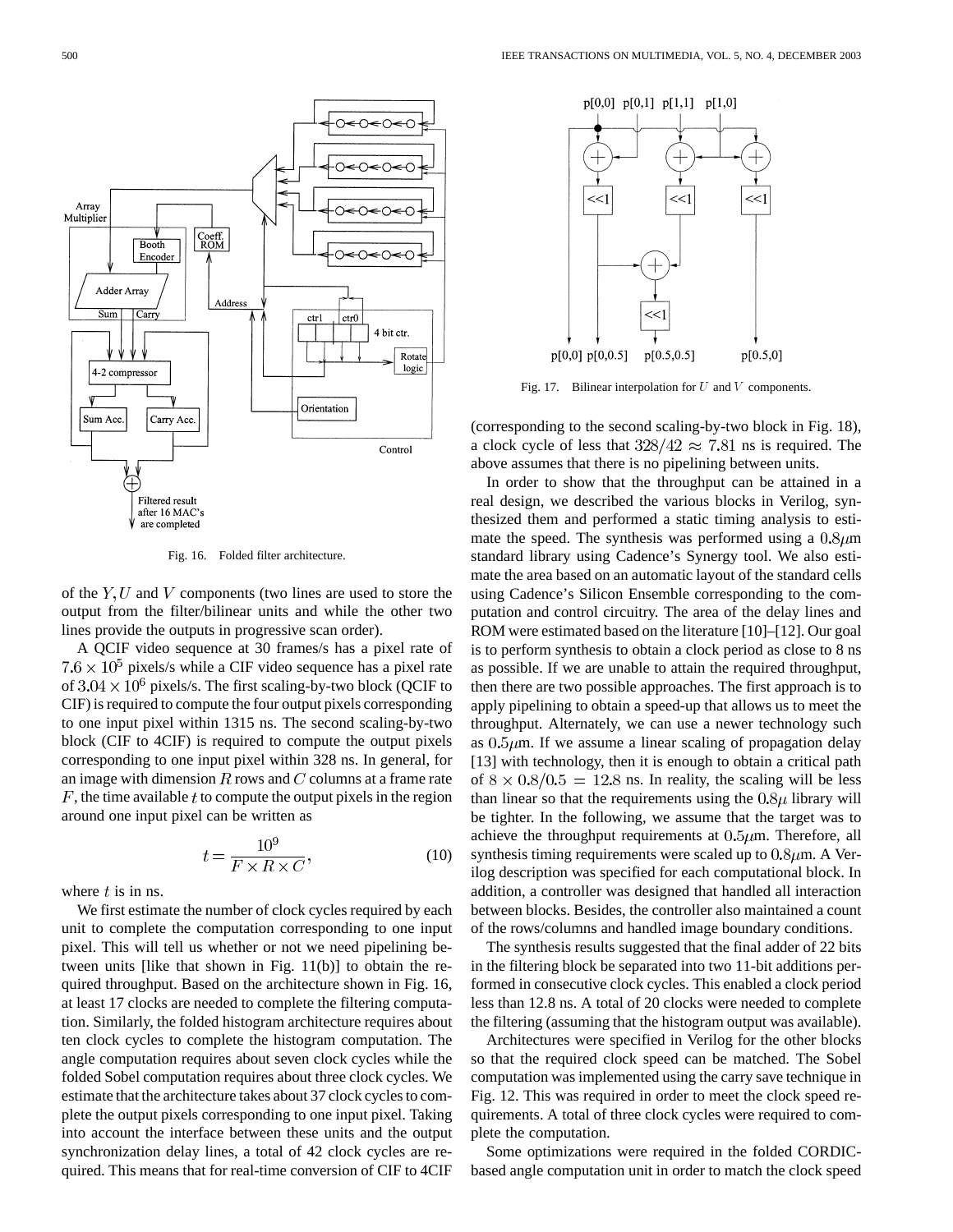

Fig. 18. Overall system architecture for scaling-by-four in each dimension.

|           | Name of Unit   Standard Cell Count | Standard Cell Area | No. of Clock Cycles | <b>Synthesis Timing</b> |
|-----------|------------------------------------|--------------------|---------------------|-------------------------|
| Sobel     | 702                                | 911601.00          |                     | $10.76$ ns              |
| Angle     | 815                                | 769414.50          |                     | $10.81$ ns              |
| Histogram | 410                                | 393295.50          | 10                  | 8.04 <sub>ns</sub>      |
| Filter    | 841                                | 815625.00          | 20                  | 9.80 <sub>ns</sub>      |

TABLE I CELL AREA AND TIMING FROM SYNTHESIS

requirements. The critical path was governed by the 15-bit adder that was used to perform the CORDIC shift and add operation. The implementation of the 15-bit adder was modified into a carry select adder [14] with three blocks of 5 bits each in order to meet the clock speed requirements. The complete angle computation requires seven clock cycles.

The histogram was implemented as shown in Fig. 15. Again, optimizations were required to meet the throughput requirements. The critical path consists of the 4-bit equality comparators, the (16, 4) compressor followed by the 4-bit comparator. In order to meet the throughput requirements, the unit was internally pipelined. The (16, 4) compressor was split into four (4, 3) compressor circuits followed by an adder that sums up the four results from the four (4, 3) compressors. The first pipeline stage consists of the 4-bit equality comparators and the four (4, 3) compressors. The second pipeline stage consists of the adder that sums up the results and the 4-bit comparator. This allowed a clock speed less than 12.5 ns.

Table I summarizes some of the synthesis results using Cadence's Synergy tool. Note that three such copies of the filter are required to compute all three interpolated output pixels in parallel. The computation and control parts required an area of 35.3 mm<sup>2</sup> at  $0.8 \mu$ m. The delay lines required an estimated area (based on [11]) of  $\approx 43$  mm<sup>2</sup> at 0.8  $\mu$ m. This implies a total area of  $\approx 78.3$  mm<sup>2</sup> at 0.8  $\mu$ m. Assuming that the areas scale by  $(5/8)^2$ , an area of about 30.6 mm<sup>2</sup> at 0.5  $\mu$ m. The results indicate that without pipelining between units we can achieve the throughput required to scale a QCIF image to a 4CIF image at 30 frames/s using a  $0.5\mu$ m technology.

TABLE II ORIENTATION AS A FUNCTION OF SIGNS OF  $y_{-1}$ ,  $x_{-1}$ ,  $y_1$ ,  $y_3$  and  $y_5$ 

| $-sgn(x_{-1}.y_{-1})$ | $sgn(y_1)$ | $sgn(y_3)$ | $sgn(y_5)$  | f   |
|-----------------------|------------|------------|-------------|-----|
| $-1$                  | $-1$       | $-1$       | $-1$        | 000 |
| $-1$                  | $-1$       | $-1$       | $+1$        | 001 |
| $-1$                  | $-1$       | $+1$       | $^{\rm -1}$ | 001 |
| $-1$                  | $-1$       | $+1$       | $+1$        | 010 |
| $-1$                  | $+1$       | $-1$       | $-1$        | 010 |
| $-1$                  | $+1$       | $-1$       | $+1$        | 011 |
| $-1$                  | $+1$       | $+1$       | $-1$        | 011 |
| $-1$                  | $+1$       | $+1$       | $+1$        | 100 |
| $+1$                  | $-1$       | $-1$       | $-1$        | 000 |
| $+1$                  | $-1$       | $-1$       | $+1$        | 111 |
| $+1$                  | $-1$       | $+1$       | $-1$        | 111 |
| $+1$                  | $-1$       | $+1$       | $+1$        | 110 |
| $+1$                  | $+1$       | $-1$       | $^{\rm -1}$ | 110 |
| $+1$                  | $+1$       | $-1$       | $+1$        | 101 |
| $+1$                  | $+1$       | $+1$       | $-1$        | 101 |
| $+1$                  | $+1$       | $+1$       | $+1$        | 100 |

## *G. Extension to Larger Image Dimensions*

The architecture we have proposed in the previous section can be extended to handle the scaling of larger input image sizes. This will require increasing the throughput by applying a combination of pipelining and parallelism as suggested in Section II. In particular, by using two multipliers per output pixel (instead of the one multiplier we used in Fig. 16), we can complete the filter computation in  $\approx$ 12 cycles. Let us introduce pipeline latches after the Sobel and angle units (at Cutset 1 in Fig. 11)